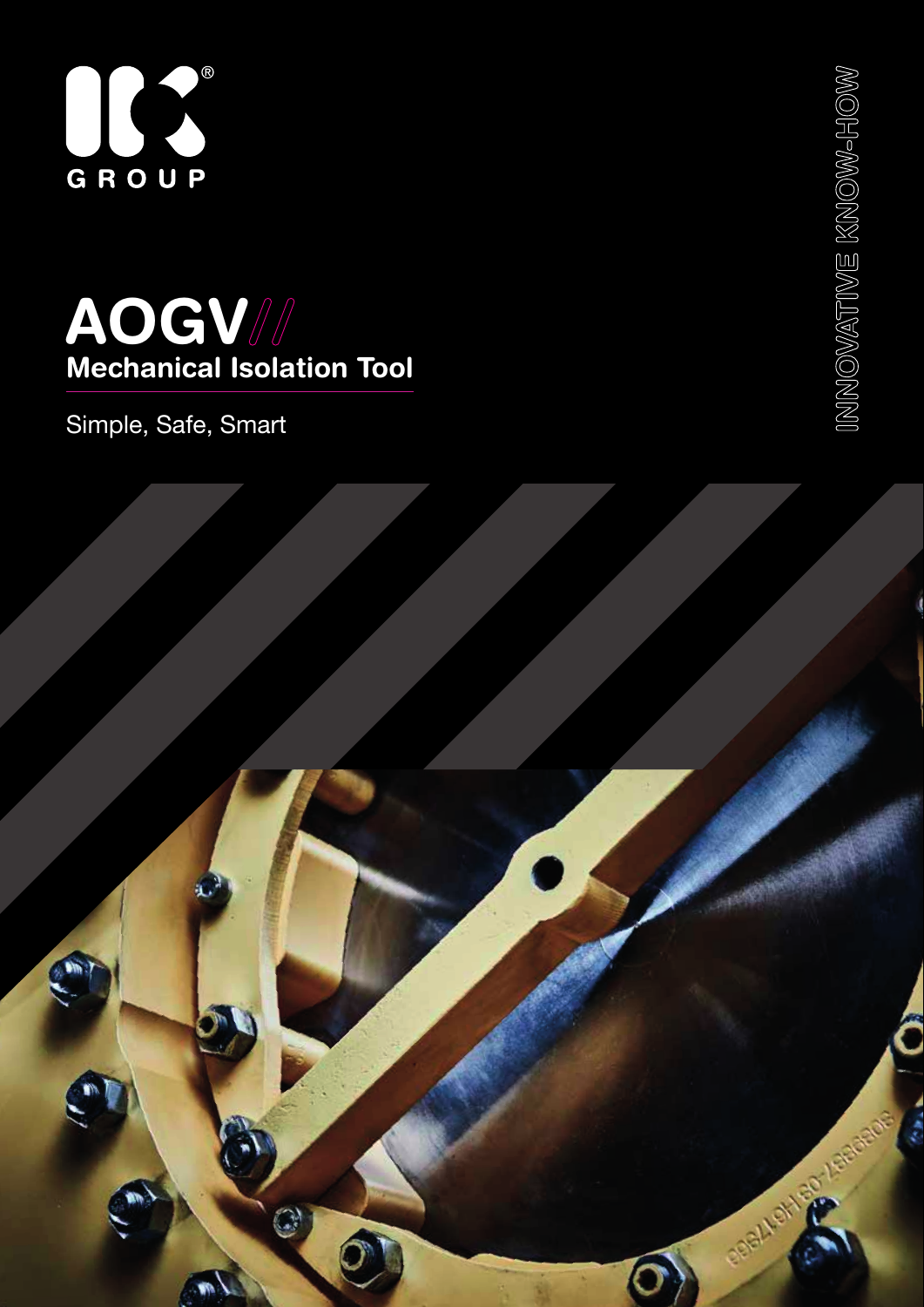

# **MECHANICAL ISOLATION TOOL**

**DEVELOPED BY IK-GROUP,** THE AOGV MECHANICAL ISOLATION TOOL CAN INSERT AND REMOVE AN ISOLATION SPADE ON ANY LIVE FLANGE PAIR TO CREATE A ZERO-ENERGY ZONE WHERE INSPECTION, MODIFICATION AND MAINTENANCE WORK CAN BE PERFORMED SAFELY AND EFFICIENTLY WHILST PRODUCTION IS

**The AOGV tool has been approved and deployed by oil and gas supermajors and multinational NOCs across upstream, downstream, and integrated gas assets.** 



**• On-site repair of valves and valve replacement**

**• Repair and modifications of parts of process facilities**

**• Retrospective installation of equipment**

**• Emergency plant and piping repairs**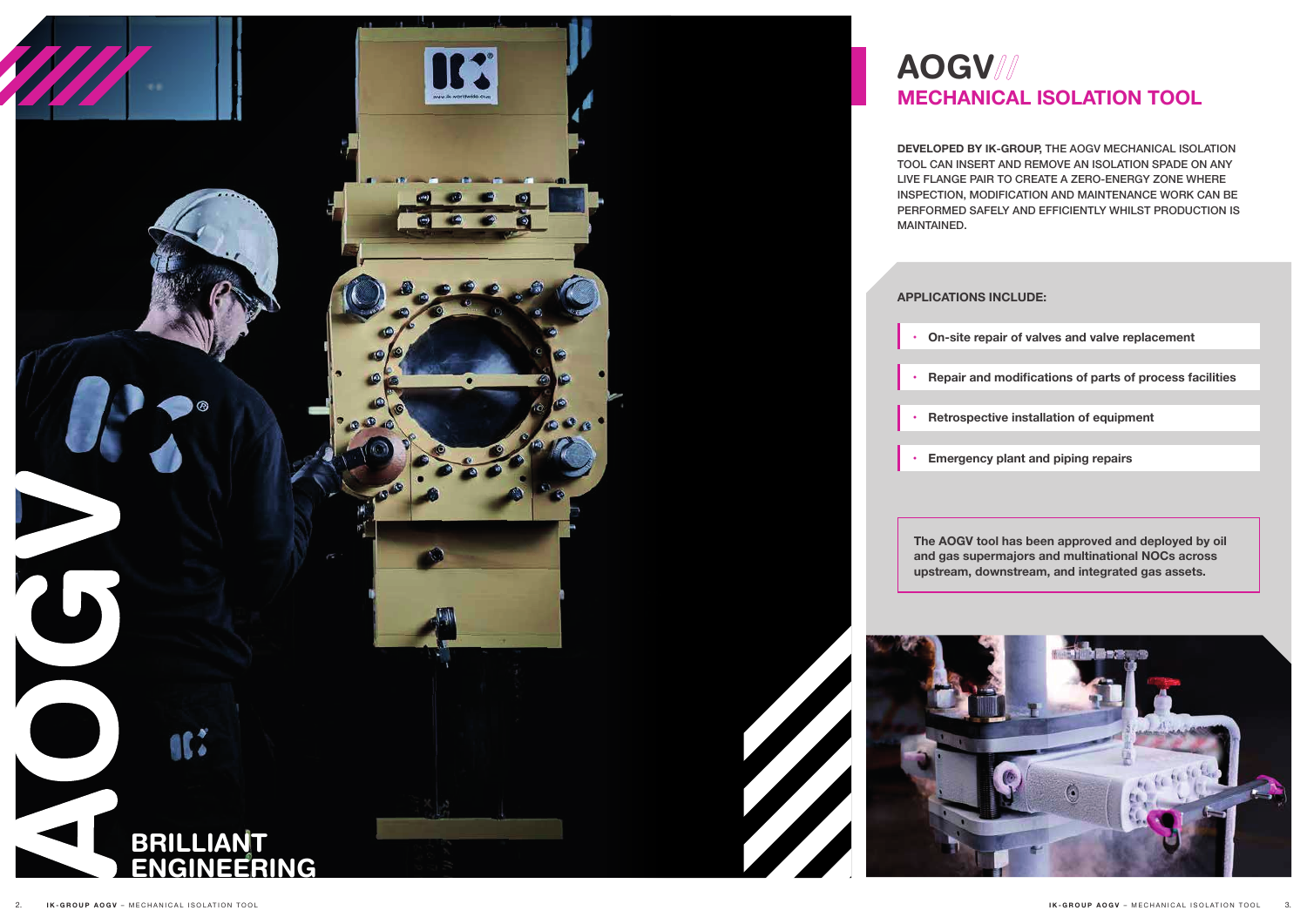# MINIMISE YOUR ISOLATION IMPACT//

**Passing valves and leaking flanges challenge any process plant.** Built-in isolation points can require partial facility shutdowns and the ejection and flushing of large inventory volumes. Typically, this type of work must wait for – or trigger – a full or partial facility shutdown, leading to significant production loss and increased exposure to risk for personnel.

> By bringing the isolation point closer to the point of interest, the AOGV reduces the area impacted by the work and negating the likelihood of shutdown and a large ejection of inventory.

The AOGV is designed to ensure facility downtime is kept to a minimum, asset integrity is maintained, and the risk is mitigated to "as low as reasonably practicable".



## POSITIVE ISOLATION//

<u>र्ट्रिक</u>

**Positive Isolation** is regarded as the most secure method for energy isolation and the use of the AOGV facilitates:

 $\oslash$ 

- **1.** Spool removal: removal of a piped section or spool piece and blanking the live end - also called 'air gapping'.
- **2.** Blind isolation: insertion of a blind between flanges (spade)

## HOW DOES THE AOGV WORK?//

**The AOGV tool** is assembled in sections over any live flange pair, upstream or downstream of the pipework or equipment requiring intervention.

- Isolation of individual parts of equipment where no other means are provided or available
- Execution of work outside of a turnaround (TAR), increasing asset uptime (reliability)
- No requirement for "hot work"
- No permanent alteration to the pipework
- Reduction in maintenance schedule by minimising isolation impact
- Reduction in drainage, venting, purging and flushing time and cost
- Maintained production through simplified isolation

Sealing on the flange circumference and the flange bolt holes, the pipe pressure and inventory is contained within the AOGV housing. The flanges are separated, the gasket removed, and a spade is inserted for isolation purposes.

The AOGV tool is then disassembled and moved to the next location leaving the flange pair and pipework in the same condition as it was post intervention.

## ENVIRONMENTAL IMPACT//

 $(\mathbb{T})$ 



**The AOGV** reduces the isolated area, meaning that more of the process inventory is left in the plant, reducing the risk of spill and volume of emissions.

- AOGV enables reduced requirement for drainage, venting, purging and flushing
- Reduces volumes to be gas-freed and flared
- Minimises requirements for storing or transport of drained fluids
- Minimises disposal of unwanted fluids
- Minimises release of Volatile Organic Compound to the environment

## INCREASES MAINTENANCE FLEXIBILITY//



**The AOGV** can insert an isolation spade at any live flange pair, isolating individual pieces of equipment or sections of the process plant where no other means are provided. This makes it possible to execute inspection, modification and maintenance work, as and when needed, without interruption to production.

The AOGV technology provides quantifiable value by reducing the time spent "in-plant" and the area of the facility impacted. Compared to alternatives, the AOGV allows:

| $\circ$ 2016                                                             | O 2017 MAR                                                             | O 2018 MAY                                                               | O 2018 AUG                                                                    | O 2019 AUG                                                                   |
|--------------------------------------------------------------------------|------------------------------------------------------------------------|--------------------------------------------------------------------------|-------------------------------------------------------------------------------|------------------------------------------------------------------------------|
| AOGV concept                                                             | First use of a prototype<br><b>AOGV</b>                                | AOGV case jointly<br>presented at OTC<br>Houston by end client<br>and IK | First High pressure<br>AOGV unit<br>successfully executed<br>(150Bar/2175psi) | <b>AOGV Patent Awarded</b>                                                   |
| <b>2020 AUG</b>                                                          | O 2020 AUG                                                             | O 2020 MAY                                                               | O 2020 FEB                                                                    | O 2019 SEP                                                                   |
| First operation of a<br>G2.0 High pressure<br>AOGV (155bar /<br>2250psi) | Nominated for the<br>Offshore Northern Seas<br><b>Innovation Award</b> | First frame agreement<br>for delivery of AOGV<br>technology and services | First AOGV application<br>for a maintenance<br>contractor                     | AOGV case jointly<br>presented at Offshore<br>Europe by end client<br>and IK |
|                                                                          |                                                                        |                                                                          |                                                                               |                                                                              |
| <b>2021 MAY</b><br>$\Omega$                                              | O 2021 AUG                                                             | O 2021 OCT                                                               | O 2021 OCT                                                                    | O 2022 JAN                                                                   |
| First Global Technology<br>Release by a<br>"Supermajor"                  | First cryogenic<br><b>AOGV</b> application                             | 2021 - AOGV Patent<br>awarded in USA                                     | AOGV job #50<br><b>Successfully Executed</b>                                  | Awarded largest<br>AOGV scope to<br>date - 89 valve<br>replacements          |
|                                                                          |                                                                        | 2022                                                                     | O 2022 APR                                                                    | <b>2022 MAR</b><br>$\circ$                                                   |
|                                                                          |                                                                        | 2023                                                                     | Qualification of the first<br><b>Compact Flange AOGV</b>                      | Order received for<br>the first G1.0 butterfly<br>valve AOGV                 |

The AOGV is tested to and complies with all relevant regulations and standards – PED2014/68/EU, EN 13445, ASME B31.3, and is CE marked by DNV.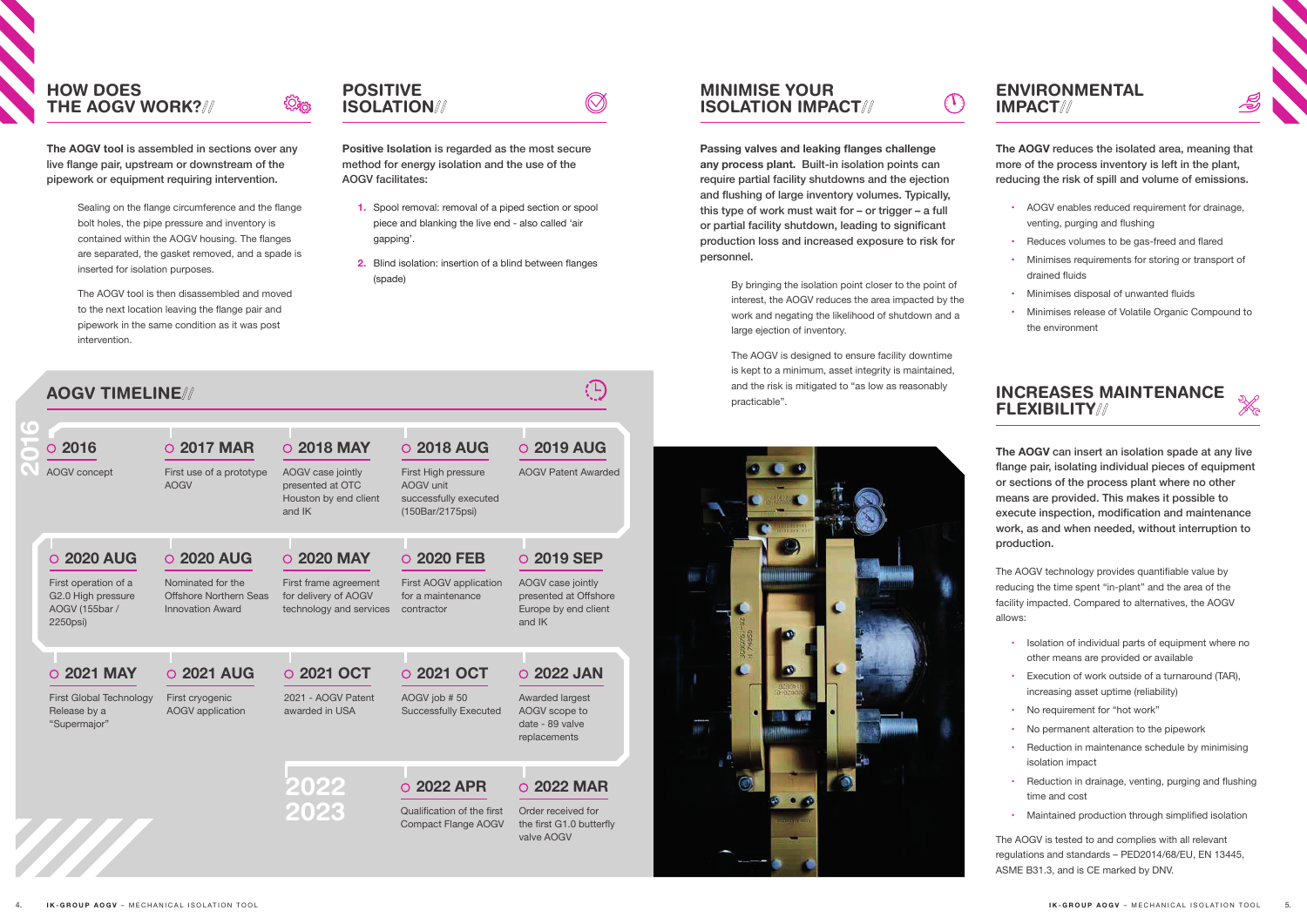#### **1. What temperature and pressure ranges can the AOGV be used?**

The temperature range is from -280 degrees to +400 degree Fahrenheit. Pressures of up to 2900psi have been achieved. Higher pressures are also feasible.

 $\bigcap$ 

#### **2. What sizes of pipe and pressure class combinations can the AOGV be used?**

We have been focusing on the ASME class 150 & 300 in sizes 1" to 24" but have tools that can handle sizes up to 36" ASME and up to class 2500. The AOGV can also accommodate other flange standards such as DIN, JIS and Compact Flanges. Please see our tool fleet at AOGV.com for available on the shelf sizes and class combinations.

#### **3. How much clearance does the AOGV need on either side of the flange to be able to be installed?**

As a rule of thumb, for pipework from 1" to 4" the AOGV needs 2" of clearance and from 5" and upwards a 1/2 of the pipe diameter is needed. This measured from the bolts and nut side of the flange.

#### **4. How is the AOGV going to seal on the full circumference of the flange and the bolt holes?**

 The flange seal is pre-energized, acts as a plug, and seals directly from the flange circumference to the inside of the AOGV. The bolt holes are also plugged with mechanical plugs bolted to the AOGV kit. The type of seal used is dependent on the application and process inventory but typically elastomer is used to make sure uneven surfaces will be sealed properly.



### **FREQUENTLY** ASKED QUESTIONS//

#### **5. Can the AOGV be fitted on the flange of a 3-piece valve?**

 The AOGV can be fitted on most valve types and nozzles including 3-piece valves.

- Fits on any standard ASME flange
- Leave pipe medium in place
- Clamp on the AOGV and suspend its weight
- Transfer the compression force from the flange bolts to the AOGV & unbolt the flange using standard tools

X

- Plug the flange bolt holes
- • Separate the pipe flanges and remove the gasket
- Insert a blind spade and compress the flanges to seal
- Perform the required work
- Release and retract the blind spade
- Insert new gasket and compress flanges to seal
- Install flange bolts and torque up flanges to reinstate the system

#### **6. Does the pipework have to handle the weight of the AOGV?**

For some of the smaller sized AOGV's, the pipe can easily handle the weight. However, it is normal practice to suspend the weight of the AOGV in chain hoists attached to a super-structure or scaffolding above the AOGV.

#### **7. What about the condition of my flange face?**

As part of the AOGV operation, we remove the old seal/gasket at the beginning of the operation and replace it with a new seal/gasket at the end. So far, we have been 100% successful in restoring the flange integrity.

#### **8. How do you perform the splitting of the flanges after the AOGV has been installed?**

Either the system pressure is used for splitting the flanges or the pipe is gently moved by use of e.g., chain hoists to pull them apart. The stress tolerances are calculated for the displacements, and we analyze where in the plant you're able to give a little with your pipe to handle the movement. The movement itself is controlled by gradually releasing the compression exerted by the integrity clamps of the AOGV.

## INSTALLATION SEQUENCE//

**For more information, please contact Kenneth Låtveit AOGV Business Development Manager**

**AOGV.com**